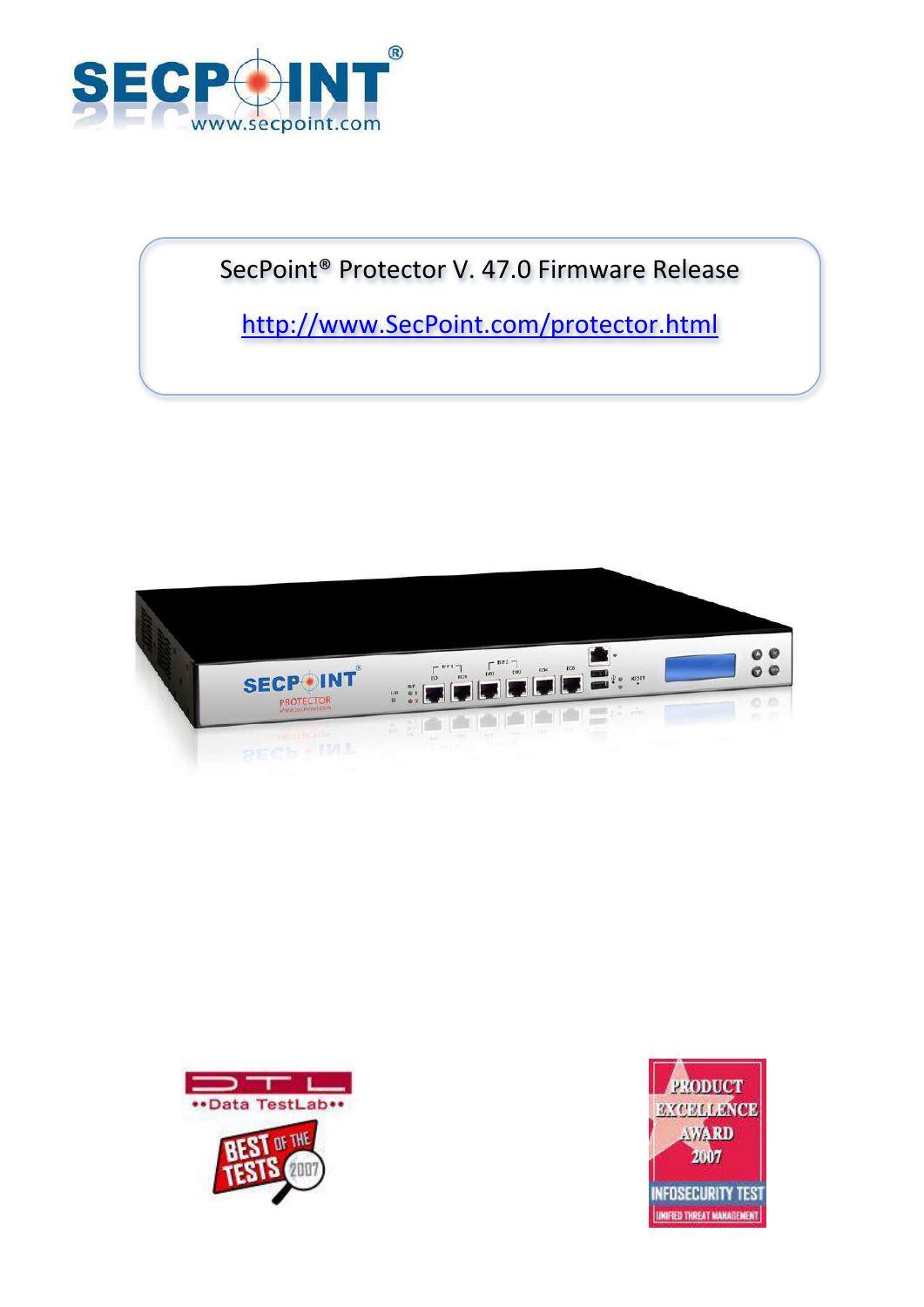

## **Protector 47.0 – April 2018**

## - **Anti Spam - Quarantine**

### **Anti Spam users' password reset**

The Anti Spam password reset has been improved. A user who wants to change his password can now click on the link on the Anti Spam login page and enter his email address in the page that opens. An email will be

|                 | <b>Antispam Login</b>                                                                                                                                                                                              |  |
|-----------------|--------------------------------------------------------------------------------------------------------------------------------------------------------------------------------------------------------------------|--|
| Email Address:  |                                                                                                                                                                                                                    |  |
| Password:       |                                                                                                                                                                                                                    |  |
|                 | Log In                                                                                                                                                                                                             |  |
| emailed to you. | Don't have an account yet? Click here to create one. (Hint: If this is<br>your first time logging in, you MUST create an account FIRST.) Click<br>here if you need to reset your password. A security code will be |  |

## Please enter your email address. A security code will be emailed to you along with the instructions to reset your password.



sent with a temporary code that must be used to reset the password. The password reset page will open automatically, and here the user can enter the account name, the new password and the security code. The code can be used only once and it's only valid to change the password of the

user who sent the request.

## **Anti Spam Domain Administrators**

The role of Domain Administrators in the Mail Archiver pages has been reviewed. A Domain Administrator can only view and manage items referred to the domain he belongs to. The domain is automatically detected by the account name, which must be in the form of an email address. The User Management page is available in menu *Anti Spam > Advanced Configuration > User Management.*

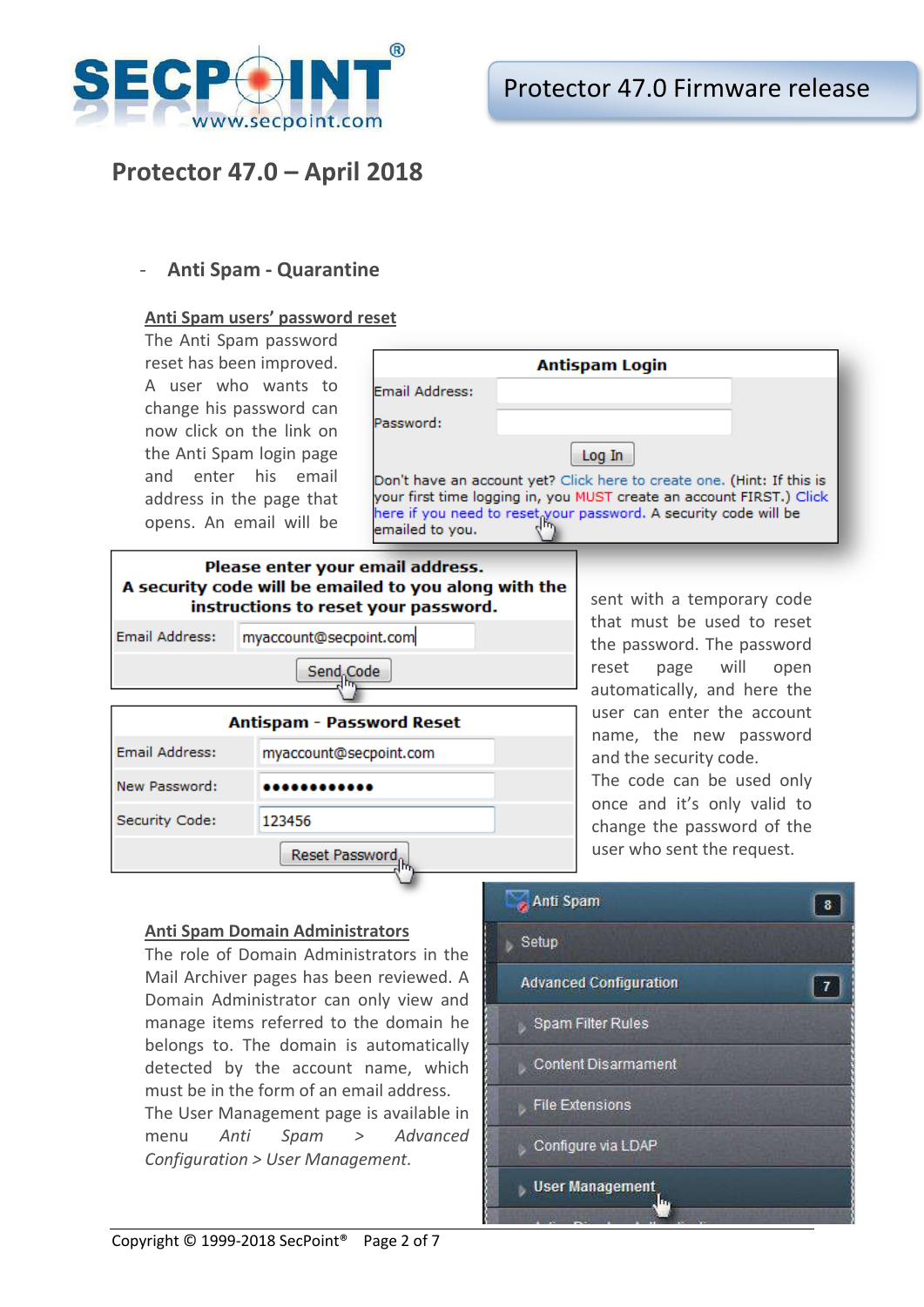

## Protector 47.0 Firmware release

| Edit User joe@secpoint.com |                        |                                   |
|----------------------------|------------------------|-----------------------------------|
| Username:                  | joe@secpoint.com       | User<br>the.<br>In.<br>Management |
| Name:                      | Joe                    | it's<br>page,                     |
| Password:                  |                        | possible<br>to<br>specify<br>the  |
| <b>User Type:</b>          | Domain Administrator ▼ | user's role.                      |

The Domain Administrator will only be able to see email messages from/to his own domain and manage the white/black lists for the same domain.

|                      | <b>Add to Whitelist/Blacklist</b> |  |  |
|----------------------|-----------------------------------|--|--|
|                      | From: a_bad_domain.com            |  |  |
| To:                  | @ secpoint.com                    |  |  |
| List:                | Whitelist <sup>O</sup> Blacklist  |  |  |
| <b>Action:</b> Reset | Add                               |  |  |

#### **Blacklisting relay servers**

In some cases it's not enough to blacklist a sender, because spam is usually sent by random accounts

on random domains. In such cases it's more efficient to blacklist the sender's relay server, as it may manage the sending of spam for multiple spammers' domains.

|                                                            | <b>Message Listing</b>       |  |  |  |  |
|------------------------------------------------------------|------------------------------|--|--|--|--|
| <b>From</b><br>(A/D)                                       | Тo<br>(A/D)                  |  |  |  |  |
| 34ta3aqk357e@mx1 <mark>.</mark> projectcouple<br>.com      | @secpoint.com                |  |  |  |  |
| 34ta3acd357e@mx1 genuinegiftca<br>$\mathsf{I}.\mathsf{co}$ | @secpoint.com                |  |  |  |  |
|                                                            | <b>Message Viewer: w2AHw</b> |  |  |  |  |
| Date:Sat, 10 Mar 2018 17:22:15 +0000                       |                              |  |  |  |  |
| Starburst <= Starburst@projectcouple<br>From:              |                              |  |  |  |  |
| To:John Smith < m m @secpoint.com>                         |                              |  |  |  |  |



To do this, click on *Blacklist sender's relay server* in the Message Viewer page. The Protector will add to the list of blacklisted domains the first relay server in the list of servers through which the email passed.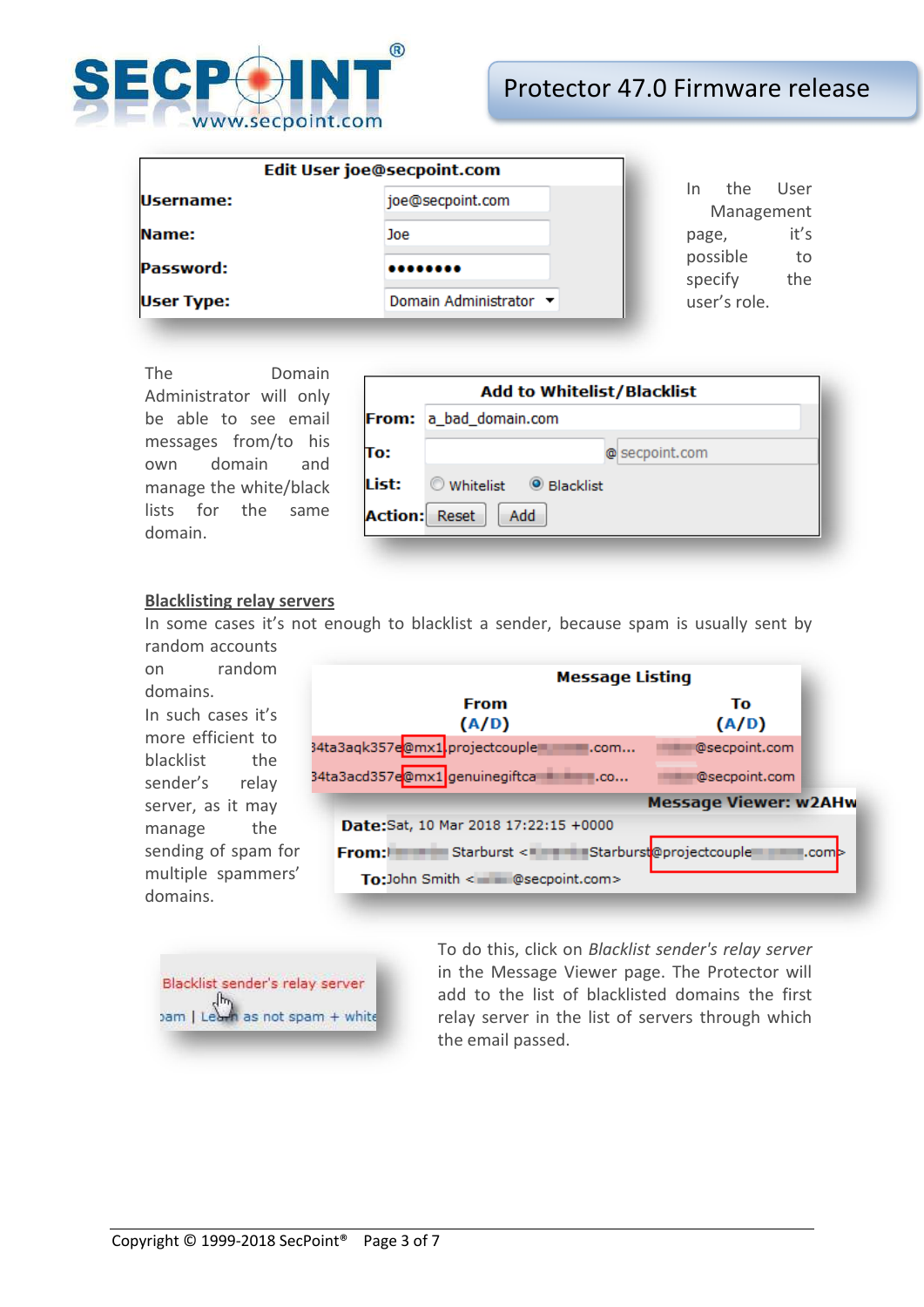

 $\overline{\mathbf{8}}$ 

 $\overline{7}$ 

#### **Greylisting valid SPF domains**

Starting with firmware 47.0 the Protector will automatically whitelist all the sender domains with valid SPF records. This feature has been built to avoid that the Grey Listing Filter blocks such domains even if they are entitled to be whitelisted thanks to the SPF compliance.

It is possible however to disable this feature by unchecking the checkbox

Grey List SPF Pass With this option, all the sender do the Grey Listing filter. If you wish leave this this option unchecked. ■ Active

*Grey List SPF Pass* in the Grey Listing page. The page is available through menu *Anti Spam > Listings.*

#### **More Anti Spam improvements**

- $\triangleright$  In the Mail Archive user filters, the domain names are forced to lowercase.
- When the option to send quarantine reports is enabled but there is no spam to report about, the report is sent with an empty list. It's now possible to avoid sending such reports by unchecking this option, that is enabled by default.

This option is available in menu *Anti Spam > Daily Reports*.

| User Filters for joe@secpoint.com |                           |  |  |  |
|-----------------------------------|---------------------------|--|--|--|
| <b>Filter</b>                     | <b>Active Actions</b>     |  |  |  |
| somedomain.com                    | Add<br>Yes $\overline{v}$ |  |  |  |

Contant Protection (MCP)

#### Send an Anti Spam report even if it's empty

 $\triangleright$  When the RBL sensitivity level changes, it doesn't affect any more the score of the Administrative Notices.



6 *64 BIT ONLY.*

- Anti Spam

Advanced Configuration

Setup

Daily Report

Listings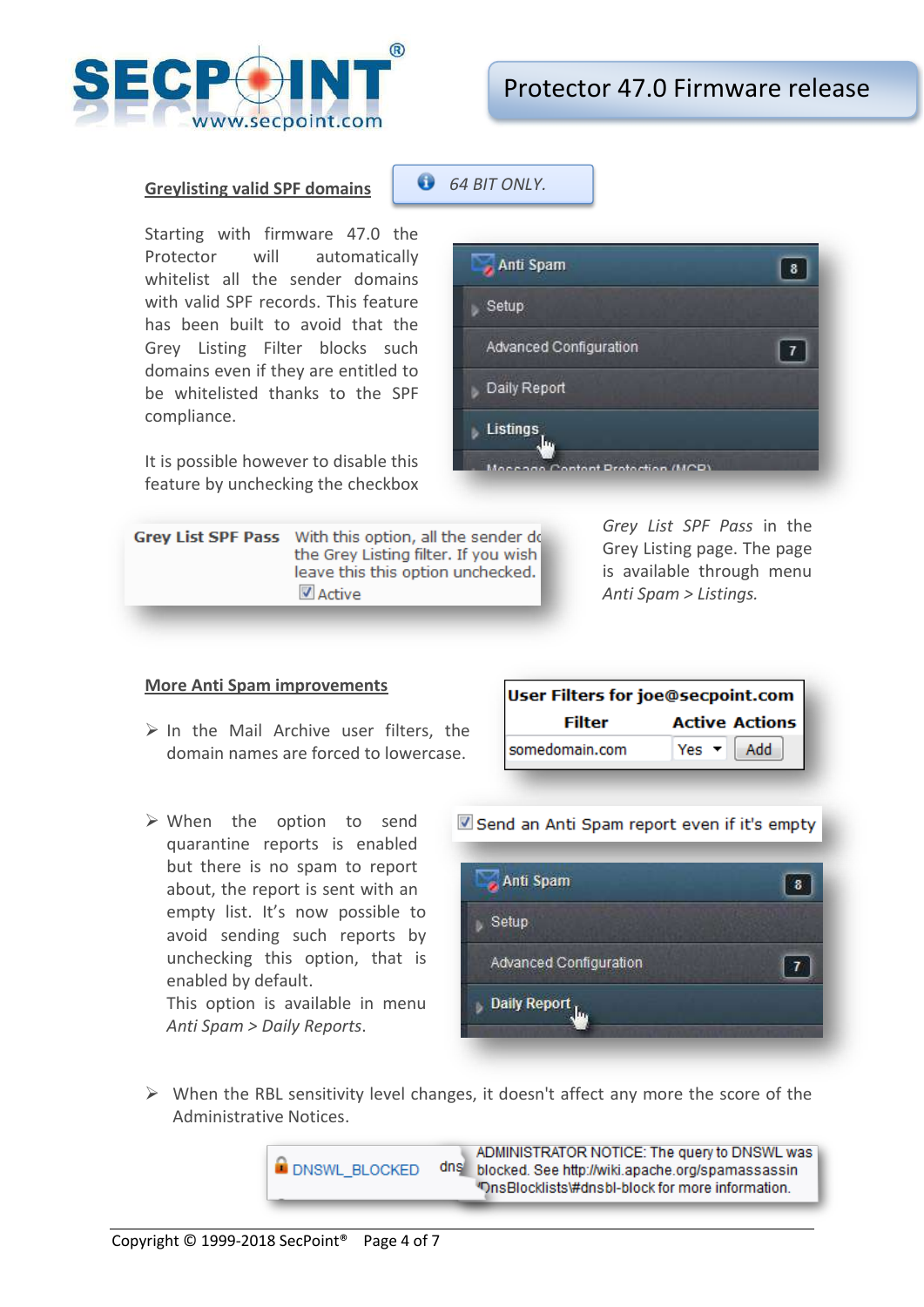

## **New User Interface**

Starting with this firmware, a new User Interface is gradually replacing the previous one. Along with this, most of the existing functions are subject to rewriting, to comply with the new interface and for more robustness.

Here are the main features of the new interface:

- $\triangleright$  New layout with different colors: Top banner, tables menu and widgets in different shades of gray
- $\triangleright$  Responsive design, for a better experience on classic and touchscreen devices
- $\triangleright$  A larger window is available for displaying data
- $\triangleright$  New left-side menu, usable on touchscreen devices
- $\triangleright$  New User menu on the top banner

| <b>SECPOINT®</b><br>www.secpoint.com           | THE PROTECTOR<br>UTM Appliance:                                      |                   |               |                    | $-$ admin                                             | Ġ<br>四 |
|------------------------------------------------|----------------------------------------------------------------------|-------------------|---------------|--------------------|-------------------------------------------------------|--------|
| $\Box$ Home                                    |                                                                      |                   |               |                    |                                                       |        |
| <b>Mr Statistics &amp; Logs</b><br>$\Box$      | User Management                                                      |                   |               |                    |                                                       |        |
| Arn Spam<br>$\Box$                             | User list                                                            |                   |               |                    |                                                       |        |
| <b>Mat Archiver</b><br>▣                       |                                                                      |                   |               |                    |                                                       |        |
| <b>Chicago</b> Vinas                           | Show 10                                                              | $\bullet$ entries |               |                    | Search                                                |        |
| <b>E-Mail</b><br>$\Box$                        | Account<br>西                                                         | User Name<br>÷    | Administrator | Login Restrictions | Expiration Date                                       |        |
| Firewall<br>$\boxed{11}$                       | $2$ somin                                                            | admin             | $\mathcal{Q}$ | $\circ$            | Never.                                                |        |
| <b>EB</b> IPN<br>$\Box$                        | Showing 1 to 1 of 1 ontries                                          |                   |               |                    | First Previous (1) Next Last                          |        |
| (ft) Wab Filter<br>$\left  \mathbf{F} \right $ |                                                                      |                   |               |                    |                                                       |        |
| W Traffic Shaper                               | To Dalote <b>Contability</b>   T. Enable   - <sup>1</sup> Create New |                   |               |                    |                                                       |        |
| $\boxed{2}$<br>on IPS-Malware                  |                                                                      |                   |               |                    |                                                       |        |
| WIFI Defender                                  |                                                                      |                   |               |                    |                                                       |        |
| Content Filter                                 |                                                                      |                   |               |                    |                                                       |        |
| <b>Numerability Scanner</b><br>$\boxed{2}$     |                                                                      |                   |               |                    |                                                       |        |
| $\boxed{7}$<br><b>A Mert Center</b>            |                                                                      |                   |               |                    |                                                       |        |
| <b>Protector Users</b>                         |                                                                      |                   |               |                    |                                                       |        |
| <b>D</b> System<br>$\boxed{12}$                |                                                                      |                   |               |                    |                                                       |        |
| Network Setup<br>$\boxed{1}$                   |                                                                      |                   |               |                    |                                                       |        |
| 10 High Availability                           |                                                                      |                   |               |                    |                                                       |        |
| $\Box$<br><b>Contate</b>                       |                                                                      |                   |               |                    |                                                       |        |
|                                                |                                                                      |                   |               |                    | @ 1999-2018 SecPainW All rights reserved - Disclarmer |        |
|                                                |                                                                      |                   |               |                    |                                                       |        |

- $\triangleright$  Collapsible right-side panel with overall status always visible on the page. The available states are OK, Information, Warning, Error.
- $\triangleright$  Flashing icons to emphasize issues

|       | <b>System Messages</b>       |                |                 |                         |  |  |
|-------|------------------------------|----------------|-----------------|-------------------------|--|--|
|       | System is Up To Date         |                |                 |                         |  |  |
|       | Firmware 46.0 video          |                |                 | ×                       |  |  |
|       | Alerts                       |                |                 |                         |  |  |
|       | Subject                      | 24H            | 30 <sub>D</sub> | Alert                   |  |  |
|       | Spam                         | 159            | 2519            |                         |  |  |
|       | Virus                        | $\Omega$       | $\Omega$        |                         |  |  |
| tions | Malware                      | $\overline{0}$ | $\overline{0}$  | $\mathbf{a}$            |  |  |
|       | <b>IPS</b>                   | $\overline{0}$ | $\overline{0}$  | $\mathbf{r}_\mathrm{c}$ |  |  |
|       | Web Filter                   | $\overline{0}$ | $\theta$        | $\mathbf{Q}$            |  |  |
|       | <b>Email Queue</b>           | $\overline{2}$ | 8               | $\overline{\mathbf{r}}$ |  |  |
|       | System                       | $\overline{0}$ | $\overline{1}$  | $\sim$                  |  |  |
|       | CPU Load                     | $\mathbf{0}$   | $\theta$        |                         |  |  |
|       | <b>Protector Information</b> |                |                 |                         |  |  |
|       | System Status                |                | Perfect         |                         |  |  |
|       |                              |                |                 |                         |  |  |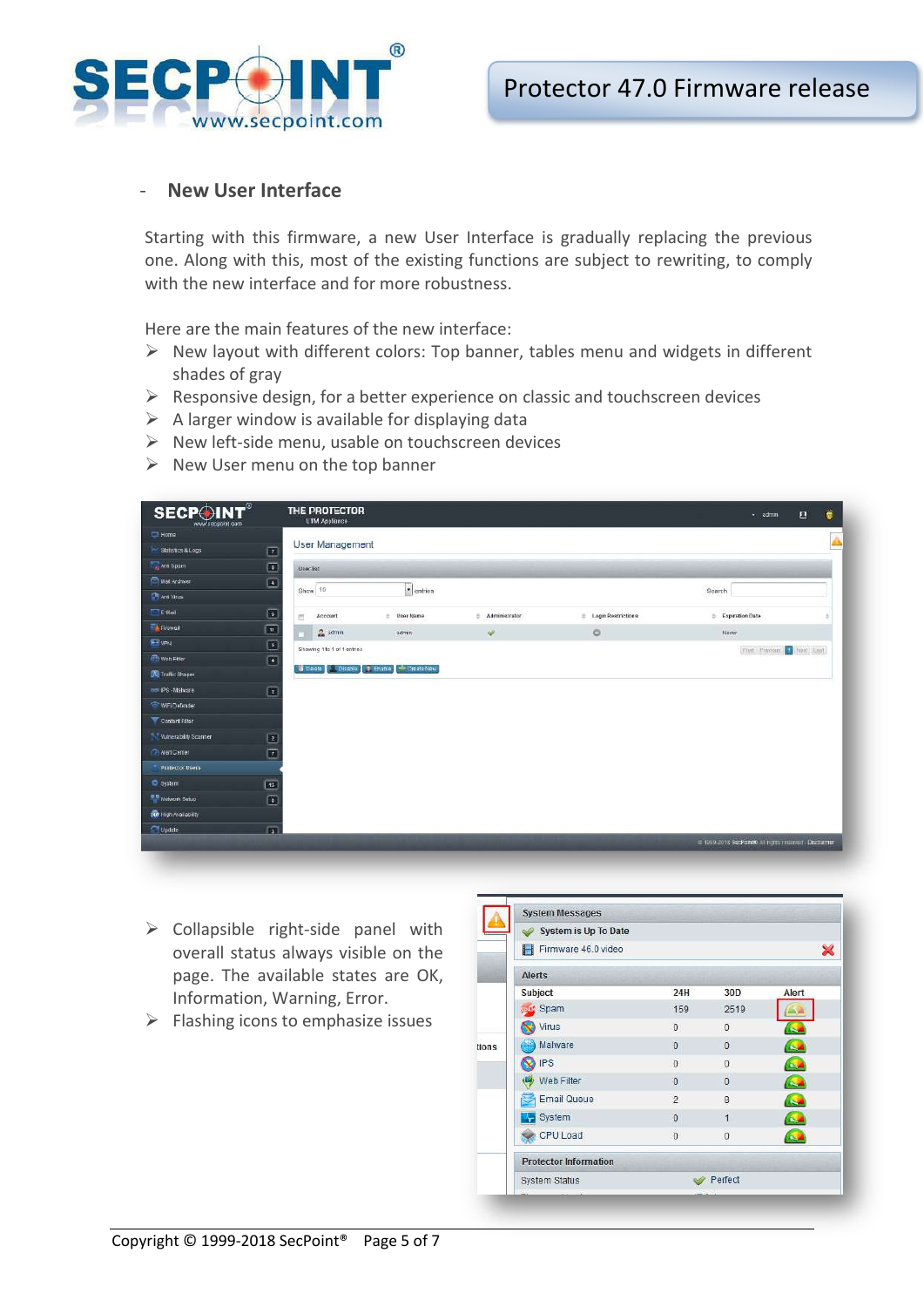

- $\triangleright$  Data tables with paging, filtering and sorting
- $\triangleright$  Multiple selection and actions on multiple items at once

| Show 10                     | $\blacksquare$ entries |               |                                | Search                       |   |
|-----------------------------|------------------------|---------------|--------------------------------|------------------------------|---|
| Account                     | # User Name            | Administrator | <b>Login Restrictions</b><br>÷ | <b>Expiration Date</b><br>스  | ÷ |
| a admin                     | admin                  | ✔             | $\circ$                        | Never                        |   |
| Showing 1 to 1 of 1 entries |                        |               |                                | First Previous (1) Next Last |   |

- $\triangleright$  Tabs to display multiple pages at once
- $\triangleright$  New widget for on-off switches

| Setup        | <b>High Availability</b><br>Master Protector                                                                                                | Client Protector | Synchronization |                                                                                                                                                                                                                                                                                                                                                                                                                       |
|--------------|---------------------------------------------------------------------------------------------------------------------------------------------|------------------|-----------------|-----------------------------------------------------------------------------------------------------------------------------------------------------------------------------------------------------------------------------------------------------------------------------------------------------------------------------------------------------------------------------------------------------------------------|
|              | the other one if the first one fails.<br>Protector from which you do not want to receive daily reports.<br><b>High Availability - Setup</b> |                  |                 | Enable/Disable if you want to use high availability mode. When this mode is active, the Master and the Client behave respectively as active and passive: all the traffic goes through the Master unit, th<br>In a High Availability scenario with multiple Master Protectors, only one of them should be the one to send daily reports (spam and webfilter). To avoid getting multiple daily reports, you may turn of |
|              | Use High Availability                                                                                                                       |                  | ĪΘ              |                                                                                                                                                                                                                                                                                                                                                                                                                       |
| Send reports |                                                                                                                                             |                  |                 | Turn off to avoid receiving multiple daily reports in a scel<br>Master Protectors                                                                                                                                                                                                                                                                                                                                     |
| OK           |                                                                                                                                             |                  |                 | secritive<br>$+111$<br><b>SALE AREA ARE</b><br><b>SECR-INT</b>                                                                                                                                                                                                                                                                                                                                                        |

The new user interface is currently available on the following menu items:

- *Anti Virus*
- *Protector Users*
- *High Availability*
- *Anti Spam > Quarantine Sender*